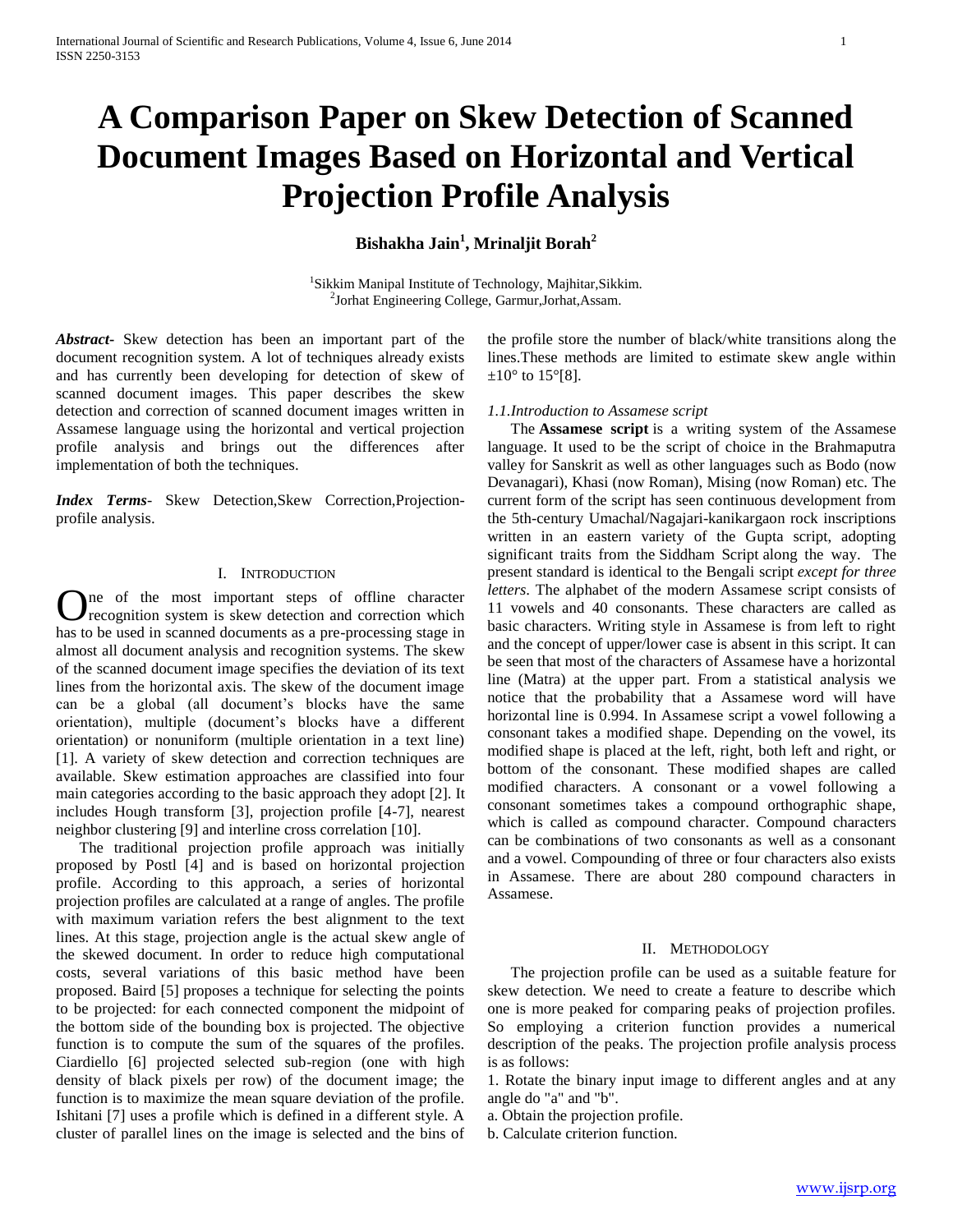2. Skew estimation: obtain the angle corresponding to the maximum value of criterion function.

 The horizontal projection profile is based on the histogram of black pixels along horizontal scan-lines. For a script with horizontal text lines, the horizontal projection profile will have peaks at text line positions and troughs at positions in between successive text lines [9]. This concludes to the fact that any noise and warp will ruin those peaks and troughs of the horizontal projection histogram and the efficiency of this technique. On the contrary a vertical projection method is robust to noise and warp of the image. The sum of squares of the projection profile elements as the value of the criterion function. This method also works well for the languages where most of their letters include at least one vertical line, such as languages with Latin alphabets. The pseudo codes of both the algorithms are as follows:

#### *2.1.Vertical Projection profile Analysis Algorithm:*

- 1. Read the image data into a matrix and convert it to grayscale.
- 2. This grayscale image is changed to black background and white writing on comparison each pixels with 0.34
- 3. Searches for the first column with a white pixel, i.e., with a written pixel.
- 4. The entire image column-wise is stored in a variable (Skew\_input).
- 5. Each element of the input image matrix is added column-wise to get the number of white pixels per column and is stored in a variable Sum\_col.
- 6. Sum of the squares of each Sum\_col gives the value of energy function for the skew angle.
- 7. Input Image is rotated by angle "rot\_angle" and steps 5 and 6 are repeated for this angle to obtain the value of energy function.
- 8. Input Image is rotated by angle "(-)rot\_angle" and steps 5 and 6 are repeated for this angle to obtain the value of energy function.
- 9. rot angle = rot angle 1.
- 10. Repeat steps 7, 8 & 9 till rot\_angle != 0.
- 11. Find the angle for which the value of Energy function is maximum.
- 12. This angle gives the skew angle.
- 13. To display as output the values of energy function for each angle is displayed along with the bar graph for the column values for the skew angle and the corrected image segment.

#### *2.2.Horizontal Projection profile Analysis Algorithm:*

- 1. Read the image data into a matrix and convert it to grayscale.
- 2. This grayscale image is changed to black background and white writing on comparison each pixels with 0.34
- 3. Searches for the first column with a white pixel, i.e., with a written pixel.
- 4. One-Fourth of the image row-wise is stored in a variable (Skew\_input).
- 5. Each element of the input image matrix is added rowwise to get the number of white pixels per column and is stored in a variable Sum\_row.
- 6. Sum of the squares of each Sum\_row gives the value of energy function for the skew angle.
- 7. Input Image is rotated by angle "rot\_angle" and steps 5 and 6 are repeated for this angle to obtain the value of energy function.
- 8. Input Image is rotated by angle "(-)rot\_angle" and steps 5 and 6 are repeated for this angle to obtain the value of energy function.
- 9. rot angle = rot angle 1
- 10. Repeat steps 7, 8 & 9 till rot angle  $!= 0$
- 11. Find the angle for which the value of Energy function is maximum.
- 12. This angle gives the skew angle.
- 13. To display as output the values of energy function for each angle is displayed along with the bar graph for the row values for the skew angle and the corrected image segment.

#### III. RESULTS AND DIFFERENCES

 The implementation of both the algorithms brings out the following differences:



Fig1: Input Image

 1. In the case of vertical projection profile analysis technique, the written line is scanned vertically and then aligned to find the maximum value of the objective function. But in the case of horizontal projection profile analysis technique the written line is scanned horizontally and then aligned to find the maximum value of the objective function.

 2**.** The result obtained for Vertical Projection Profile Analysis Algorithm is not uniformly increasing showing that a little noise can create skew detection errors in this case.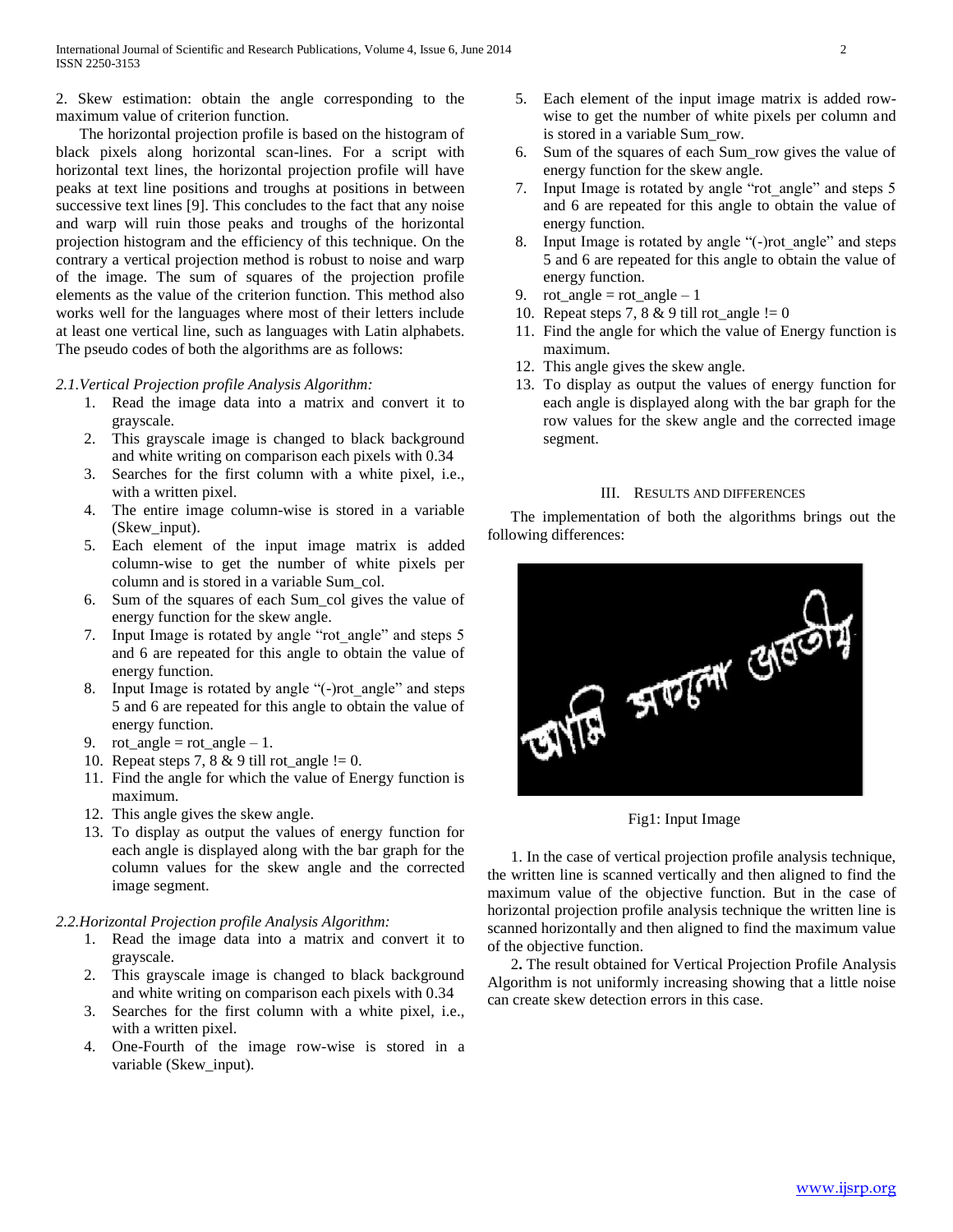

Fig2: Corrected Image Segment Fig3: Bar graph for column values of the skew angle

The angle of skew from this algorithm for the input image is -8 degrees.

 Whereas the results obtained for horizontal projection profile analysis algorithm is uniformly increasing showing that it can give accurate results for a little noisy image.





Fig5: Bar graph for column values of the skew angle Fig5: Bar graph for column values of the skew angle

 The angle of skew from this algorithm for the input image is -6 degrees.

 3. Due to the non-uniform variation of the objective function in the vertical projection profile analysis technique, for accuracy in result we have to process the complete image to get better results. Whereas the uniform variation in the horizontal projection profile analysis technique helps to get better results with processing of even small portion of the written image.

 4. The time complexity of the algorithm designed for vertical projection profile analysis technique is higher than the algorithm for horizontal projection profile analysis technique.

The differences are presented in tabular form as follows:

| Vertical Projection Profile                     | Horizontal Projection Profile    |
|-------------------------------------------------|----------------------------------|
| Analysis                                        | Analysis                         |
| <b>Working Principle:</b>                       |                                  |
| 1. The image is scanned 1. The image is scanned |                                  |
| vertically column-wise for                      | horizontally row-wise<br>for     |
| number of white pixels for                      | number of white pixels for       |
| each column.                                    | each row.                        |
| Effect of Noise:                                |                                  |
| 2. The resultant distribution of                | 2. The resultant distribution of |
| values of the<br>objective                      | values of the objective          |
| function for various angles,                    | function for various angles,     |
| multiple peaks<br>contains                      | contains a single peak value.    |